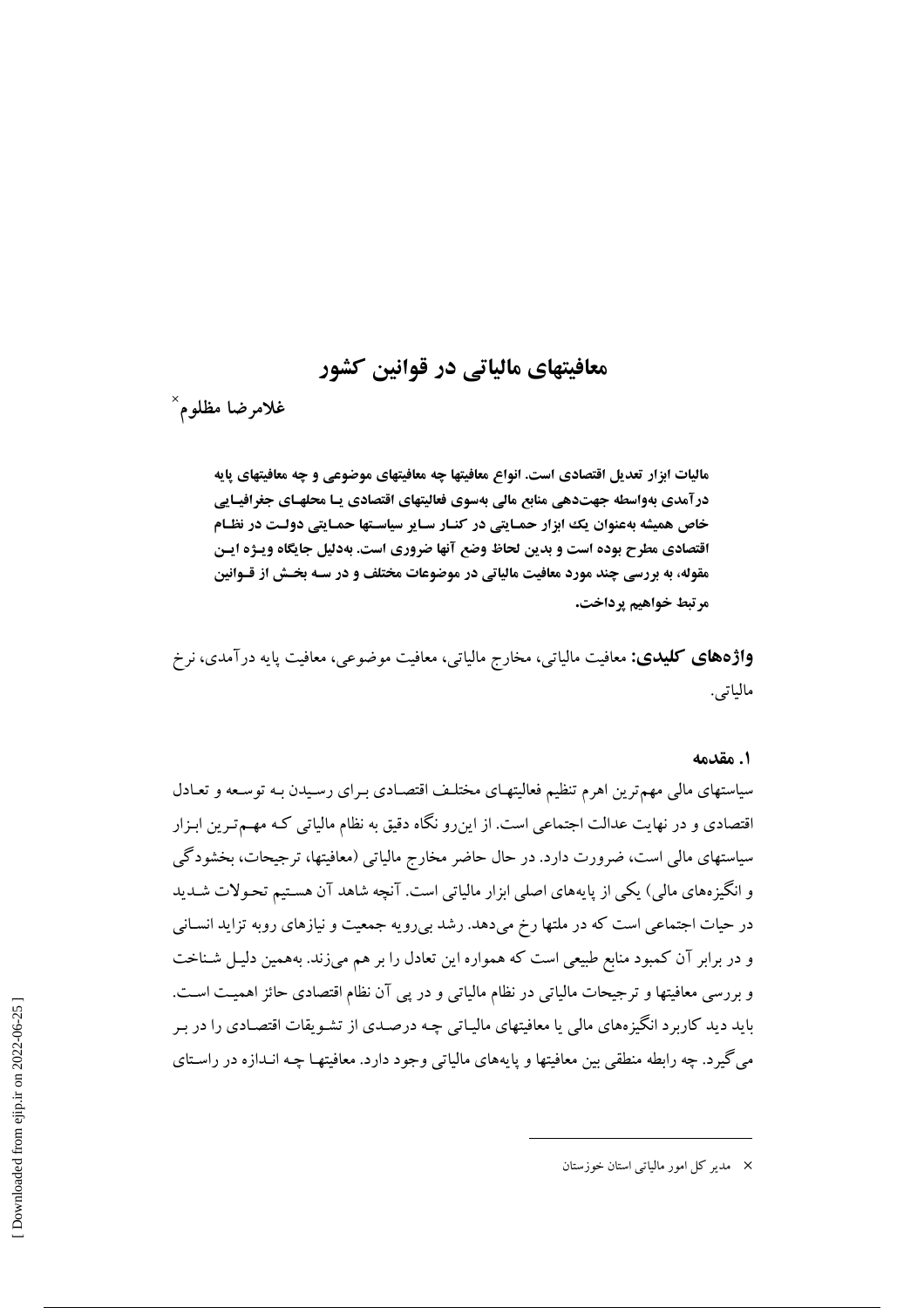۸۸ مجله اقتصادی سال ششم شمارههای ۵۳ و ۵۴ سیاستهای اقتصادی قرار می گیرد و درصـد تأثیرپـذیری اهـداف اقتصـادی از معافیتهـای مالیـاتی چـه ميزان بو ده است؟

> ۲. بررسی معافیتهای اعطایی در قوانین جاری ۱-۲. معافیت در بخش سرمایه گذاری و اشتغال

ماده ۴ برنامه سوم: مطابق بند هـ ماده (۴) قانون برنامه سوم توسعه، نقل و انتقال سهام به دست آمده از ادغام و انحلال و تجدید سازمان شرکتهای دولتی از پرداخت مالیات معاف است.

ماده ۲۶ قانون برنامه سوم: سهامي كه در اجراي اين قيانون فروختـه مـي شـود يعنـي واگـذاري سهام و مدیریت شرکتهای دولتی بین دستگاههای اجرایی از مالیات نقل و انتقال معاف است.

ماده ۴۹ قانون برنامه سوم: تشویق کارفرماییان بـه اسـتخدام نیروهـای کـار جدیـد و اسـتفاده از تشویقها و معافیتهای مالیاتی مبنی بر کاهش مالیات کارفرمایان بهمیزان مالیات بـر حقـوق دریـافتی از کارکنان که تازه استخدام شدهاند.

ماده ۵۰ قانون برنامه سوم: بهمنظور اشتغال در مناطق کمتر توسعه یافته، برای سـرمایهگذاری در این مناطق معافت از حقوق و عوارض دولتی در نظر گرفته شده است.

ماده ۶۲ برنامه سوم: داراییهای ثابت شرکتهای دولتی که ۱۰۰ درصد سهام آنها متعلق به دولت یا شرکتهای دولتی است بدون پرداخت مالیات برای یک بار دوباره ارزیابی می شوند.

ماده ۱۲۰ قانون برنامه سوم: سرمایه گذاری شرکت ملی نفت، گاز و توانیر کـه از منبـع درآمـد صادرات فرآوردههاي نفتي، گاز و برق به دست مـي آيـد جـزو هزينـههـاي قابـل قبـول ماليـاتي ايـن شركتها محسوب شده است.

ماده ۱۲۲ قانون برنامه سوم: نقل و انتقال تأسیسات و داراییهـای شــرکت بــرق منطقــهای، آب و برق خوزستان به شرکتهای توزیع برق و انتقال سهام به شرکتهای یادشده برابـر بـا تأسیسـات واگـذار شده، از مالیات معاف است.

ماده ۱۲۵ قانون برنامه سوم: وجود سرمایه گذاری شرکت مخابرات ایران و شرکتهای مخابراتی استانی، پست و تلگراف و تلفن خود هزینههای قابل قبول مالیاتی آنها به حساب آورده می شود.

ماده یک قانون مالیاتهای مستقیم: وزارتخانهها و دستگاههایی که بودجـه آنهـا را دولـت تعیـین می کند و شهر داریها مشمول پر داخت مالیات نیستند.

ماده ۱۳۲ قانون مالیاتهای مستقیم: درآمد مشمول مالیات ابزاری حاصل از فعالیتهـای تولیـدی و معـدني واحـدهاي توليـدي و معـدني در بخشـهاي تعـاوني و خصوصـي كـه از اول سـال ١٣٨١ از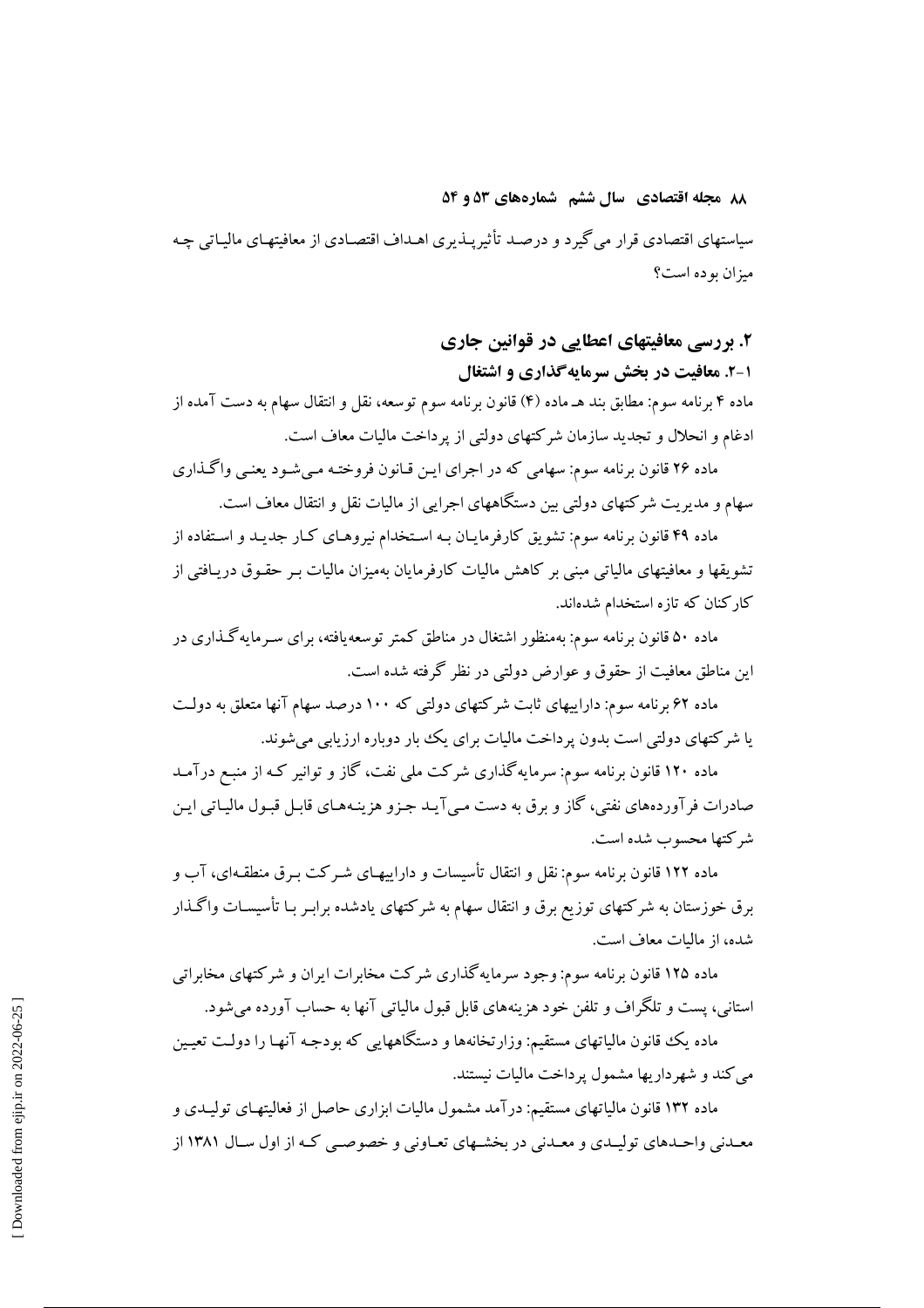وزارتخانه ذیربط پروانه بهرهبرداری صادر شود از تـاریخ شـروع بهـرهبـرداری یـا اسـتخراج (بـرای واحدهای معدنی) به میزان ۸۰ درصد و به مدت چهار سال معاف است. این معافیت برای نقاط کمتـر توسعه بافته بهميزان ١٠٠ درصد و به مدت ١٠ سال است.

ماده ۱۳۳ قانون مالیاتها: ۱۰۰ درصد درآمد شرکتهای تعاونی و روستایی، عشایری، کشاورزی، صیادان، کارگری، کارمندی، دانشجو پان و دانش آموزان و اتحادیه آنان از مالیات معاف است.

ماده ۱۳۴ قـانون مالياتهـا: ۱۰۰ درصـد درآمـد حاصـل از تعلـيم و تربيـت مـدارس غيرانتفـاعي (ابتـدایی، راهنمـایی و متوسـطه) دانشـگاهها، مراکـز آمـوزش عـالی غیرانتفـاعی، در آمـد مؤسسـات نگهداری معلولان ذهنی و حرکتی و باشگاههای ورزشی از پرداخت مالیات معاف است.

ماده ۱۳۸ قانون مالیاتها: آن قسمت از سود ابزاری شرکتهای تعاونی و خصوصی به ای توسعه، بازسازی و نوسازی و تکمیل واحدهای موجود صنعتی و معدنی خود یا ایجاد واحدهای جدید از ۵۰ در صد ماليات متعلق معاف است.

ماده ۱۳۹ قانون مالیاتها: کمکها و هدایا دریافتی نقـدی و غیرنقـدی و همچنـین حـق عضـویت اعضای مجامع حرفهای، احزاب و انجمنها، مدارس علوم اسلامی، صندوقهای پس|نـداز بازنشسـتگی، نهادهای انقلاب اسلامی، در آمد موقوفات، در آمد اشخاص از وجوه بر یه ولی فقیه، خمس و زکیات از پر داخت مالیات معاف است.

ماده ۱۴۱ قانون مالیاتها: ۱۰۰ درصد درآمد حاصل از صادرات محصولات تمام شده کالاهـای صنعتی و محصولات کشاورزی و ۵۰ درصد درآمد حاصل از صادرات سایر کالاها از شمول مالیات معاف هستند.

ماده ۱۴۲ قانون مالیاتها: درآمد کارگاههای فرش دستباف و صنایع دستی، شرکتهای تعـاونی و اتحادیههای تولیدی از پرداخت مالیات معاف است.

ماده ۱۴۵ قانون مالیاتهـا: سـودهای دریـافتی، اوراق قرضـه، حسـابهای پـس|نـداز، سـپردههـای مختلف نزد بانکهای ایرانی و اوراق مشارکت از یرداخت مالیات معاف است.

## ٢-٢. حمايت از بخش مسكن

ماده ۱۳۸ قانون برنامه سوم: با هدف حمایت از افزایش تولیـد مسـکن بـه صـورت انبـوه، سـازندگان مجتمعهای مسکونی دارای دو واحد مسکونی و بیشتر در نقـاط روسـتایی و پـنج واحـد مسـکونی پـا بیشتر در شهرهای با جمعیت کمتر از ۲۵۰ هزار نفر و ۱۰ واحد مسکونی و بیشتر در سایر شـهرها از پرداخت ماليات نقل و انتقال قطعي املاك معاف شدهاند.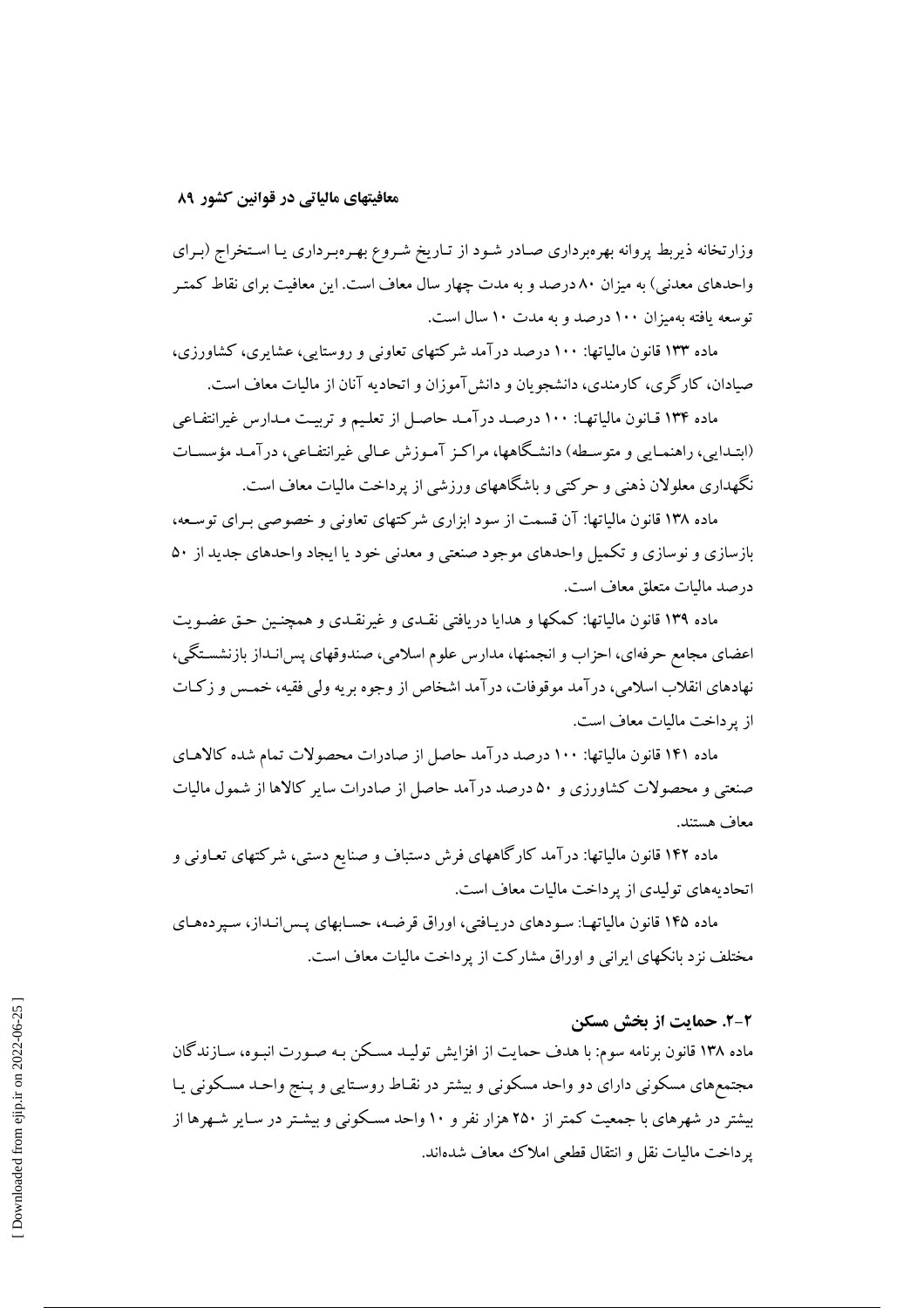۹۰ مجله اقتصادی سال ششم شمارههای ۵۳ و ۵۴

ماده ۱۳۹ قانون برنامه سوم: بند الف ماده ۱۳۸ موضوع قابل کسر بودن اقساط ماهیانه تسهیلات اعتباری مسکن از درآمد مشمول مالیات دریافت کننده تسهیلات برای یک بار و برای هر خانواده.

ماده ۱۴۳ قانون برنامه سوم و ۱۷۲ قانون مالیاتها: هزینههـایی کـه اشـخاص حقیقـی یـا حقـوقی برای احداث، توسعه، تکمیل و تجهیز فعالیتهای آموزشی، پرورشـی، ورزشـی و خوابگـاه و سـالنهای غذاخوري، كتابخانهها و خوابگاه دانش آموزي صرف مي كنند جـزو هزينـههـاي قابـل قبـول ماليـاتي قرار مے گیر د.

ماده ۵۳ قانون مالیاتها: مالکان مجتمعهای مسکونی دارای دو واحد استیجاری با رعایت الگوی مصرف طی مدت اجاره از ۱۰۰ درصد مالیات بـر در آمـد اجـاری معـاف هسـتند و همچنـین در آمـد حاصل از اجاره واحد یا واحدهای مسکونی هر شخص در تهران تا مجموع ۱۵۰ متر زیربنای مفیـد و در سایر نقاط با مجموع ۲۰۰ متر مربع زیربنای مفیـد از مالیـات بردرآمـد حاصـل از اجـاره امـلاک معاف است.

ماده ۵۷ قانون مالیاتها: در مورد شخص حقیقی که هیچگونه درآمدی نـدارد تـا میـزان معافیـت مالیاتی درآمد حقوق موضوع ماده (۸۴) قانون مالیاتهای مستقیم که در هر سال متغیر است و افـزایش می یابد از در آمد مشمول مالیات سالیانه مستغلات از مالیات معاف است.

ماده ۶۹ قانون مالیاتها: اولین نقبل و انتقبال قطعبی واحیدهای مسکونی ارزان و متوسط قیمت احداث کننده توسط مسکن و شهر سازی از یر داخت مالیات نقل و انتقال معاف هستند.

مـاده ۷۰ قـانون مالياتهـا: هرگونـه مـال يـا وجـوهي كـه از طـرف وزارتخانـههـا و مؤسسـات و شرکتهای دولتی یا شهرداریها بابت عین یا حقوق راجع به امـلاک و اراضـی بـرای ایجـاد یـا توسـعه مناطق نظامی یا عامالمنفعه نظیر توسعه یا احداث جاده، راهآهن، خیابان، معابر، لوله کشبی آب، نفت و گاز پرداخت می شود از مالیات نقل و انتقال املاک معاف است.

### 2-3. حمایت از پخش کشاورزی

ماده ۸۱ قانون مالیاتها: درآمد حاصل از فعالیتهای کشاورزی، دامپروری، دامداری، پـرورش مـاهی و زنبور عسل، پرورش طیور، صیادی، ماهیگیری، نوغان داری، احیای مراتع و جنگلها، باغـات، اشـجار و نخیلات بهطور کلمی از پرداخت مالیات معاف است.

مـاده ۱۴۱ قـانون مالياتهـا: ۱۰ درصـد درآمـد حاصـل از صـادرات محصـولات تمـام شـده محصولات كشاورزي از يرداخت ماليات معاف است.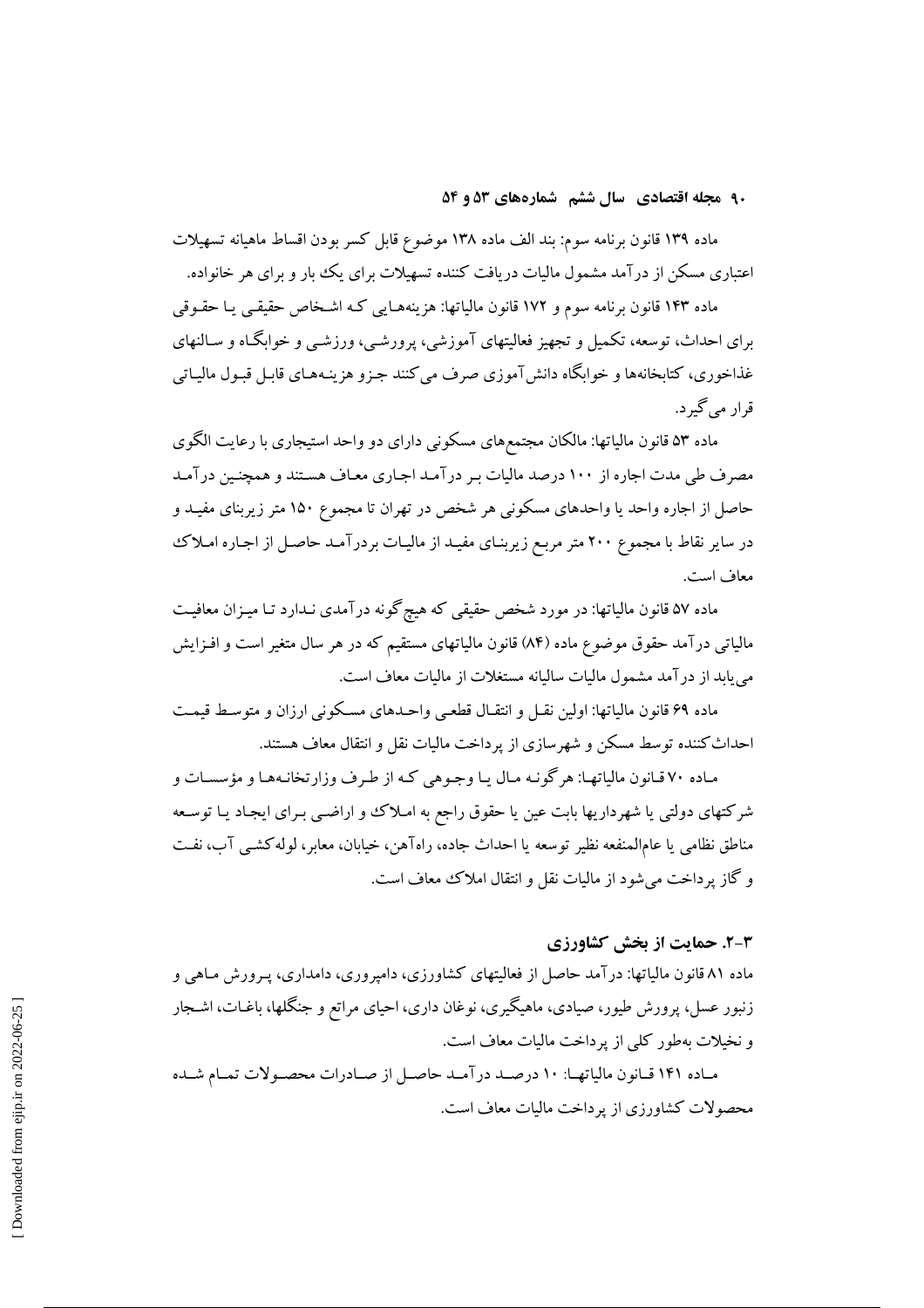۴-۲. حمایت از نهادهای اجتماعی و مدنی جامعه

ماده ۱۰۴ برنام سوم: بهمنظور حفاظت از محیطـزیست و بهرهگیـری پایـدار از منـابع طبیعـی کشـور و تقویت و پشتیبانی سازمانهای غیردولتی حامی محیطزیست و منابع طبیعی کمکهـای مـالی اشـخاص حقيقي و حقوقي به اين سازمانها بهعنوان هزينه قابل قبول تلقى مى شود.

ماده ۱۴۰ قانون برنام سوم: خانوارهای تحت پوشش کمیته امـداد امـام خمینـی (ره) و سـازمان بهزیستی از پرداخت هزینه عوارض و مالیات و هرگونه هزینه دیگر معاف هستند.

ماده ۱۶۳ قانون برنامه سوم: تمامی وجوه پرداختی توسط اشخاص حقیقی و حقوقی در ارتباط با احداث، تعمیر و تجهیز مساجد و سایر فضاهای مذهبی، بهعنوان هزینههـای قابـل قبـول مالیـاتی در نظر گرفته مے شود.

ماده ۱۶۹ قانون برنامه سوم: وجوهي كه اشخاص حقيقي يا حقبوقي صبرف احـداث و تكـميـل فضاها و اماکن، باشگاههای ورزشی و ارائه خدمات ورزشی می کنند بهعنوان هزینـههـای قابـل قبـول تلقے مے شو د.

ماده ۱۷۵ قانون برنامه سوم: هزینههایی که توسط اشخاص حقیقی و حقـوقی صـرف تقویـت و توسعه پایگاههای نیروی انتظامی و ردههای معاونت ارتـش ۲۰ میلیـونی بـه ویـژه احـداث و تکمیـل پایگاههای مقاومت بسیج، به عنوان هزینههای قابل قبول مالیات تلقی می شود.

### 3. نتيجه گيري

قوانین اجرایی هیچ گاه هدف نبوده است بلکه اهرم و ابزاری برای رسیدن به اهداف بهشمار می رونـد و براساس آن امکان برنامهریزی با یک افتی چنـد سـاله بـرای تمـامی فعـالان اقتصـادی، اجتمـاعی و فرهنگی و همچنین دولت را فراهم می آورد. این قـوانین بایـد دربر گیرنـده و هماهنـگ بـا اهـداف و برنامههای مدون سایر بخشها بوده و به این فرض باید توجه کرد که آیا معافیتها و ترجیحـات مالیـاتی در قوانین پیش گفته دارای چنین ویژگیهایی بوده است؟ آیـا اعطـای ایـن معافیتهـا اثربخشـی خـود را داشته و آیا توانسته متغیرهای اقتصادی را در مجاری خود به گردش در آورد؟

متخصصان مالی در سالهای اخیر کاربرد انگیزه هـای مـالی در شـکل مخـارج مالیـاتی را بـرای تشویق فعالیتها، به دلایلی مردود شمردهاند. ۱

الف-بخشودگیهای مالیاتی پایه درآمدی را از بین می برنـد و هـر چـه بیشـتر بخشـودگی اعطـا شود نرخهای پایههای مالیاتی موجود نیز باید افزایش پابد تا در آمد مورد نیاز به دست آید. با افزایش

۱. علی اکبر عرب مازار (۱۳۷۲)، *درسهایی از اصلاح سیستم مالیاتی.*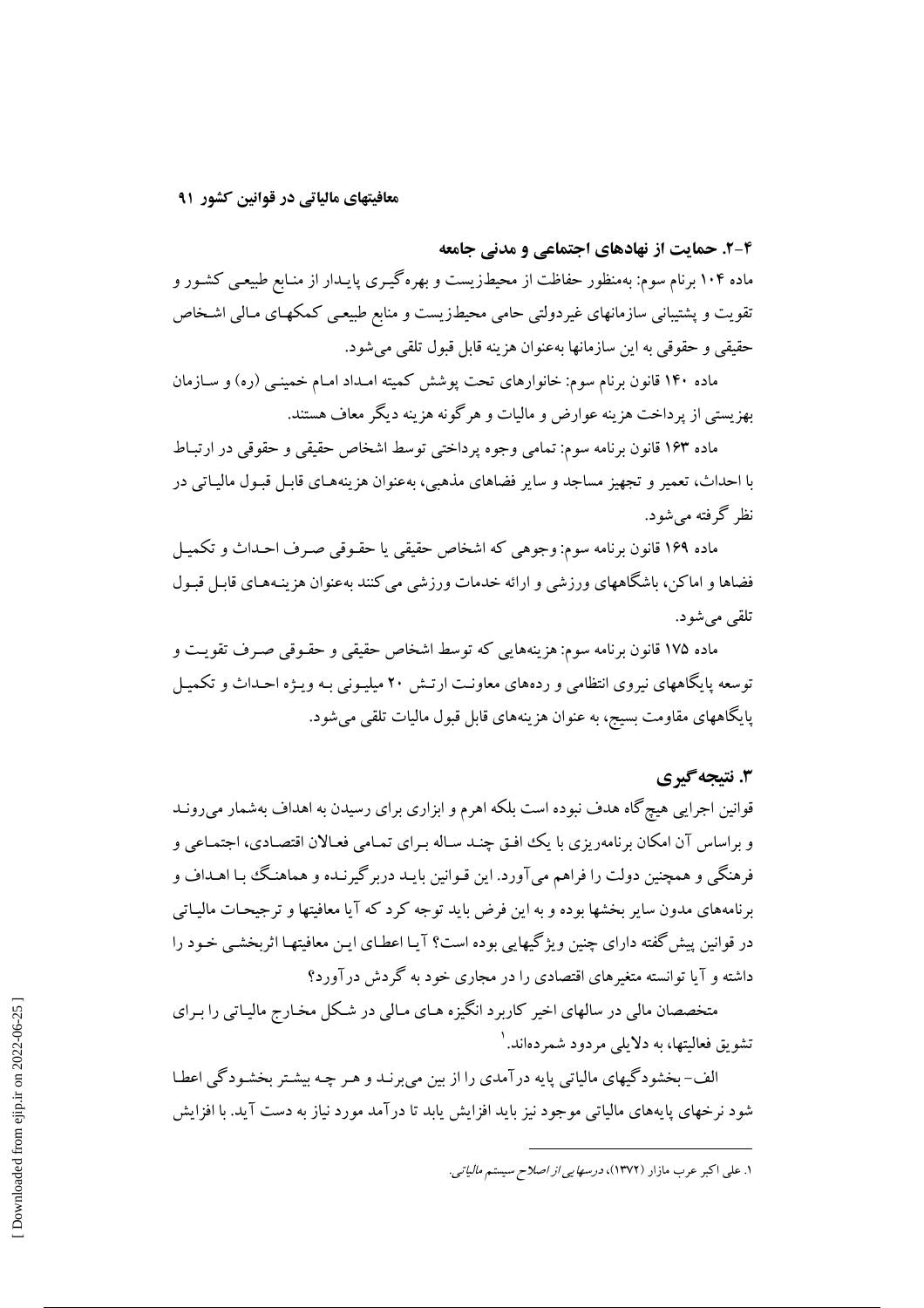۹۲ مجله اقتصادی سال ششم شمارههای ۵۳ و ۵۴

نرخها، پایههای اضافی، ایجاد و اختلال در سایر بخشهای اقتصادی به وجود می آیـد و در جـایـ کـه نمی توان نرخها را تا سطح مطلوب افزایش داد، کمبود درآمد مشهود میشود.

ب– بسیاری از معافیتها پاسخی به گروههای فشار بوده و تبعیض حاصل از آن به نفـع بعضـی از بخشها است و از نظر سرمایه گذاران، پروژههای دیگر می توانند به دلیل نداشتن سوددهی و ناکارایی، اقتصادی شوند.

ج- بعضی از ابزارهای انگیزش، غیرمؤثر هستند زیبرا آنهـا توانـایی کـافی بـرای رویـارویی بـا نیروهای زیرساز اقتصادی را ندارند.

امروزه حذف انواع معافیتهای مالیاتی، شفاف و ساده کردن اجـرای قـانون از ویژگیهـای یـک .<br>قانون خوب است. معافیت مالیاتی در راستای تعیین خط**مشی بـرای سیاسـت اقتصـادی و رسـیدن** بـه هدفی جهتدار است که از پیش تعیین شده است. گاهی این معافیتهـا بـه دلیـل تکـراری بـودن هـیچ ارتباط معنی داری با اهداف نداشته و نه تنها عامل تشـویقی نیسـت بلکـه خـود یـک عامـل بازدارنـده است زیرا اعطای معافیتهای بی رویه به یک بخش اقتصـادی، نگـرش بخشـی حاکمیـت را بـه ارمغـان می آورد و این سر آغاز تبعیض بوده است. بخشی که معافیت را اخذ کرده به دلیل بزرگ شدن حجم آن و نداشتن برنامه و بازخورد، این معافیت را به نظام اقتصادی نمی دهند و بخش مقابل نیـز بـه دلیـل این تبعیض در ناباوری می،ماند. وضع جاری و ملاحظه گزارش ۲۵ سال فعالیت اقتصادی طی سالهای ۱۳۵۶ تا ۱۳۸۱ می تواند هدف تحقیق را نمایان کند.

در دوره انقلاب و جنگ (۱۳۶۷–۱۳۵۷) بالاترین رشد ارزش افـزوده بـه گـروه کشـاورزی بـا ۴/۷ درصد اختصاص داشته است. ارزش افزوده گروه نفت و گاز ۸/۲ درصد و صـنایع و معـادن ۰/۸ درصد، منفی و خدمات با ۲/۳ درصد منفی بوده است. رشد اقتصادی در این دوره ۲/۳ درصد منفـی و بدون نفت ۱/۶ درصد منفی بوده است. در این مدت تولیـد سـرانه بـه منفـی ۵/۸ درصـد و درآمـد سرانه به منفی ۱۰/۲ منفی یا مثبت درصد رسید.

طی دوره برنامه اول (۱۳۷۲–۱۳۶۸) بیشترین رشد ارزش افزوده به گروه صنایع و معادن با رقسم ۱۰ درصد اختصاص یافته بود. پس از آن به گروه نفت و گاز یا ۸/۹، خیدمات ۶/۷، کشیاورزی ۶/۴ درصد اختصاص یافت. رشد اقتصادی در این دوره ۷/۴ درصد بوده است. درآمد سرانه برنامه اول از ۱۰/۷ و تولید سرانه از ۵/۳ درصد رشد برخوردار بودهاند.

در برنامه دوم (۱۳۷۸–۱۳۷۴) رشد سالیانه اقتصادی به ۴ درصد، تولید سـرانه بـه ۱/۷ و درآمـد سرانه به یک درصد رسید. در این دوره پایین ترین رشد ارزش افزوده به گروه نفت و گـاز بـا منفـی ۱/۳ در صد اختصاص بافت.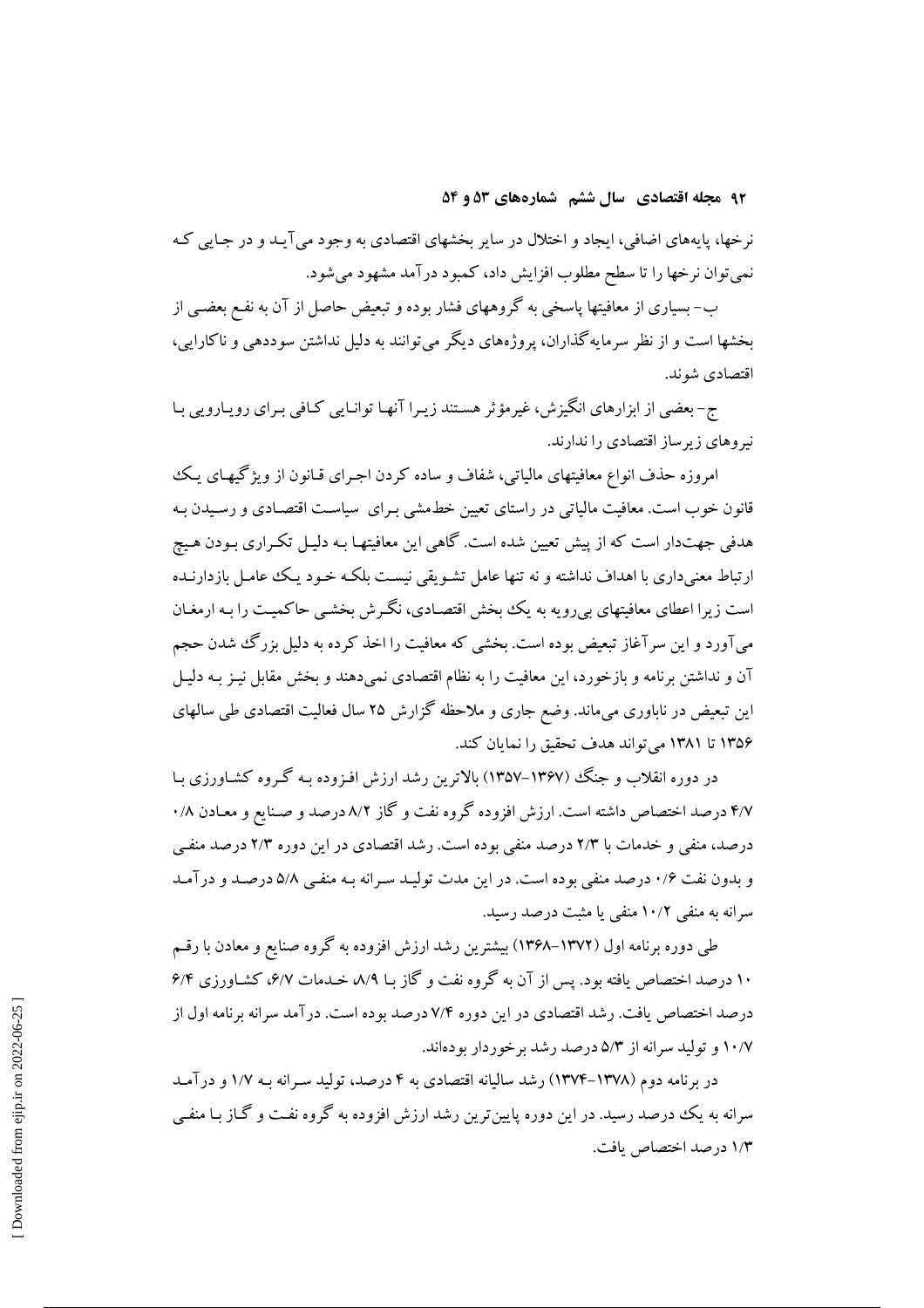### معافیتهای مالیاتی در قوانین کشور ۹۳

در برنامه سوم (۱۳۸۳–۱۳۷۹) بیشترین رشـد ارزش افـزوده بـه گـروه صـنایع و معـادن بـا ۵/۱ درصد اختصاص یافته بود و با توجه به اینکه متوسط رشد اقتصادی در سه سـال اول برنامـه سـوم ۵/۲ درصد بوده بیشترین رشد ارزش افزوده به گروه صـنایع و معـادن بـا ۱۰/۱ درصـد اختصـاص یافـت. روند درآمد سرانه به قیمت ثابت سال ۱۳۷۶ نشان میدهد که درآمد سرانه از ۸ میلیون ریال در سال ۱۳۵۶ به ۵ میلیون ریال در سال ۱۳۸۱ کاهش یافت.

درصد سرمایه گذاری بخش خصوصی به کل سرمایه گـذاری طبی سـالهای (۱۳۸۱-۱۳۵۶) در محدوده ۴۸ درصد و ۷۶ درصد بوده است، بیشترین سرمایه گذاری در سال ۱۳۷۰ به میزان ۷۶ درصد و کمترین ۳۳ درصد در سال ۱۳۷۳ بوده است. همچنین پس انداز ناخالص ملی به صورت منبع اصلی تأمین سرمایه گذاری در سال ۱۳۵۶ بیش از ۶۴ درصد هزینه ناخالص داخلی را تشکیل می داده است که در سال ۱۳۷۹ با روندی کاهشی به ۳۸/۵ درصد رسید.

در سال ۱۳۵۶ تعداد شرکتهای ۱۰۰ درصد دولتی ۱۲۸ شرکت بوده است. این تعبداد در سیال ۱۳۷۲ به ۴۴۰ شرکت و در سال ۱۳۸۲ به ۵۰۹ شرکت رسیده کـه ۶۳ درصـد بودجـه کـل کشـور بـه شر کتهای یادشده اختصاص داشته است. نسبت سـرمایهگـذاریهای شـر کتهای دولتـی بـه اعتبـارات عمرانی دولت از ۸۱/۵ درصد در سال ۱۳۵۶ به ۳۰۳ درصد در سال ۱۳۸۴ افزایش یافته است. <sup>۱</sup> با وجود شاخصهای مثبت، سرمایه گذاری در بخش کشاورزی فقط ۷/۴ درصد است هـر چنـد بخـش کشاورزی از سایر بخشها سودآورتر است.<sup>۲</sup>

| نرخ                  | سال   |
|----------------------|-------|
| $\Lambda/\mathsf{q}$ | ١٣٧٥  |
| 9/9                  | ١٣٧۶  |
| 11/9                 | 11.44 |
| 117/7                | ۱۳۷۸  |
| ۱۴                   | 144   |
| 18/9                 | ۱۳۸۰  |
| 1F/T                 | ۱۳۸۱  |
|                      |       |

جدول شماره ۱. نرخ بیکاری طی سالهای (۱۳۸۱-۱۳۷۵)

مأخذ: *هفته نامه خبري،* شماره ۴۴

۱. برگرفته از گزارش "ربع قرن فعالیت اقتصادی ایران"، *روزنامه ای ران، ی*کشنبه ۱۱ خرداد ۱۳۸۳، شماره ۲۸۶۹. ۲. اظهارات وزیر جهاد کشاورزی، *اخبار اقتصادی*، شماره ۷، آذر ۱۳۸۲.